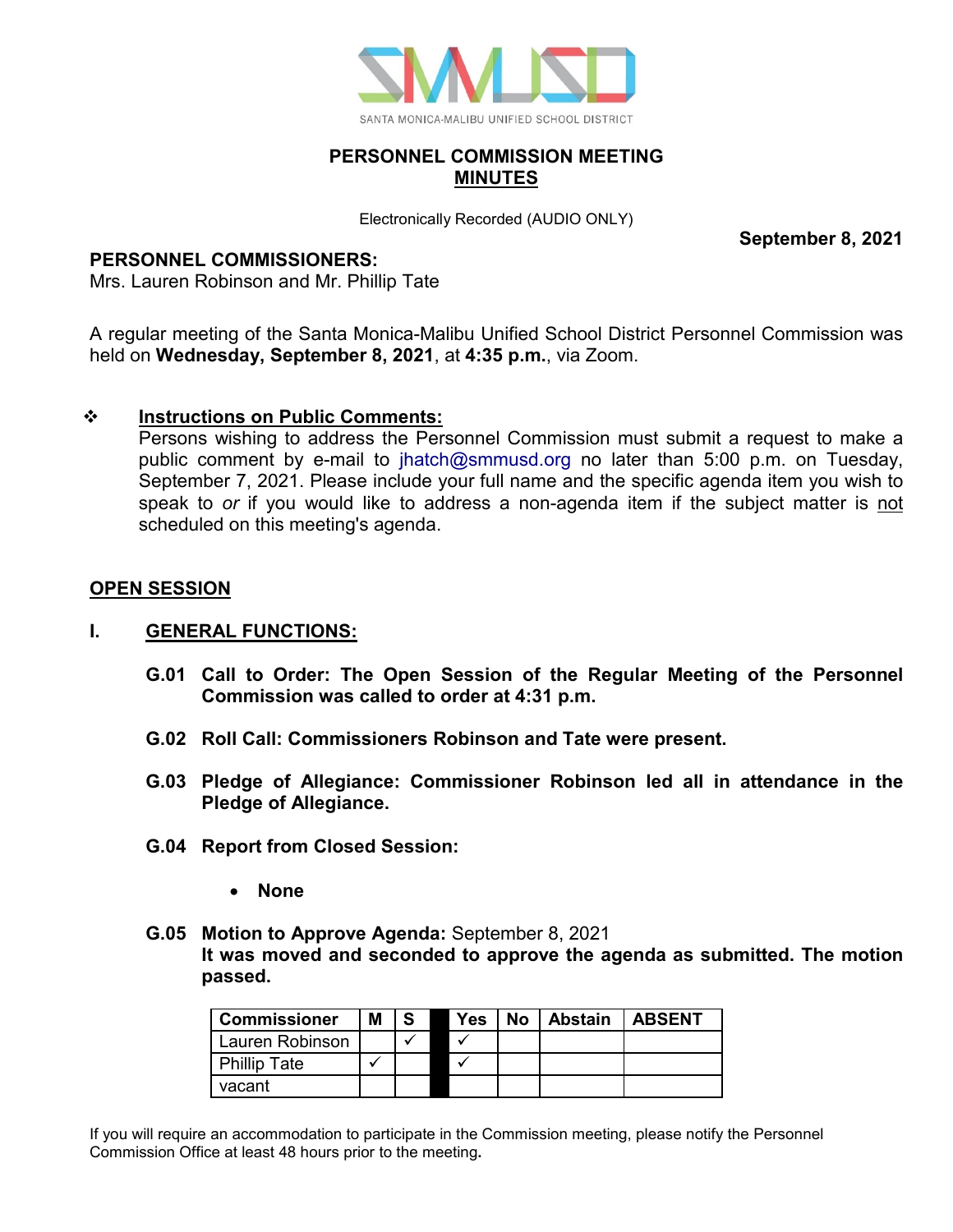#### **G.06 Motion to Approve Minutes:** August 11, 2021

**It was moved and seconded to approve the minutes as submitted. The motion passed.**

| <b>Commissioner</b> | Μ |  | <b>Yes</b> | No   Abstain | <b>LABSENT</b> |
|---------------------|---|--|------------|--------------|----------------|
| Lauren Robinson     |   |  |            |              |                |
| <b>Phillip Tate</b> |   |  |            |              |                |
| vacant              |   |  |            |              |                |

#### **G.07 Report from the Director of Classified Personnel:**

This is an opportunity for the Director of Classified Personnel to report on items relevant to Personnel Commission.

- General Comments and Updates
	- **Director Kahn informed the Personnel Commission about the District staff returning to the in-person office schedule as of August 23, 2021. The District staff is adhering to the safety protocols of masking, socialdistancing, and participating in a weekly PCR testing.**
	- **Director Kahn updated the Personnel Commission on recruitments, exams, and selection interviews administered since August. The exams and selection interviews are still conducted remotely via Zoom, with limited exceptions for specific performance exams such as Bus Driver, Custodian, and Gardener.**
	- **Since the last meeting, the Personnel Commission staff held several written exams for Campus Monitor on weekly to bi-weekly basis depending on the number of candidates available to test.**

**Oral exams were administered for Health Office Specialist, Bilingual Community Liaison, Event Operations Specialist, Student Outreach Specialist, and the Paraeducator job series.** 

**Performance exams were conducted for Communication Specialist and Bilingual Community Liaison.**

**Final selection interviews were held for Instructional Assistant – Classroom, Paraeducator, Communication Specialist, Gardener, Health Office Specialist, Senior Office Specialist, Campus Monitor, and Event Operations Supervisor.**

- **New recruitments have been opened for Senior Office Specialist, Instructional Assistant – Music, Health Office Specialist, Production Kitchen Coordinator, Facilities Technician, Custodian, Physical Activities Specialist, and Administrative Assistant.**
- **Campus Monitor, Bus Driver, and Paraeducator recruitments remain continuous.**
- **Director Kahn updated the Personnel Commission on staff processing EDD unemployment claims and other requests from the EDD Office. They have processed 26 claims since the last regular Personnel Commission meeting in August. As a point of comparison, there were 34 EDD claims in August 2020 and 11 claims in August 2019.**
- **Director Kahn updated the Personnel Commission on Mrs. Tarazi's Personnel Commissioner appointment as it is continuously being reviewed by the State Superintendent of Public Instruction.**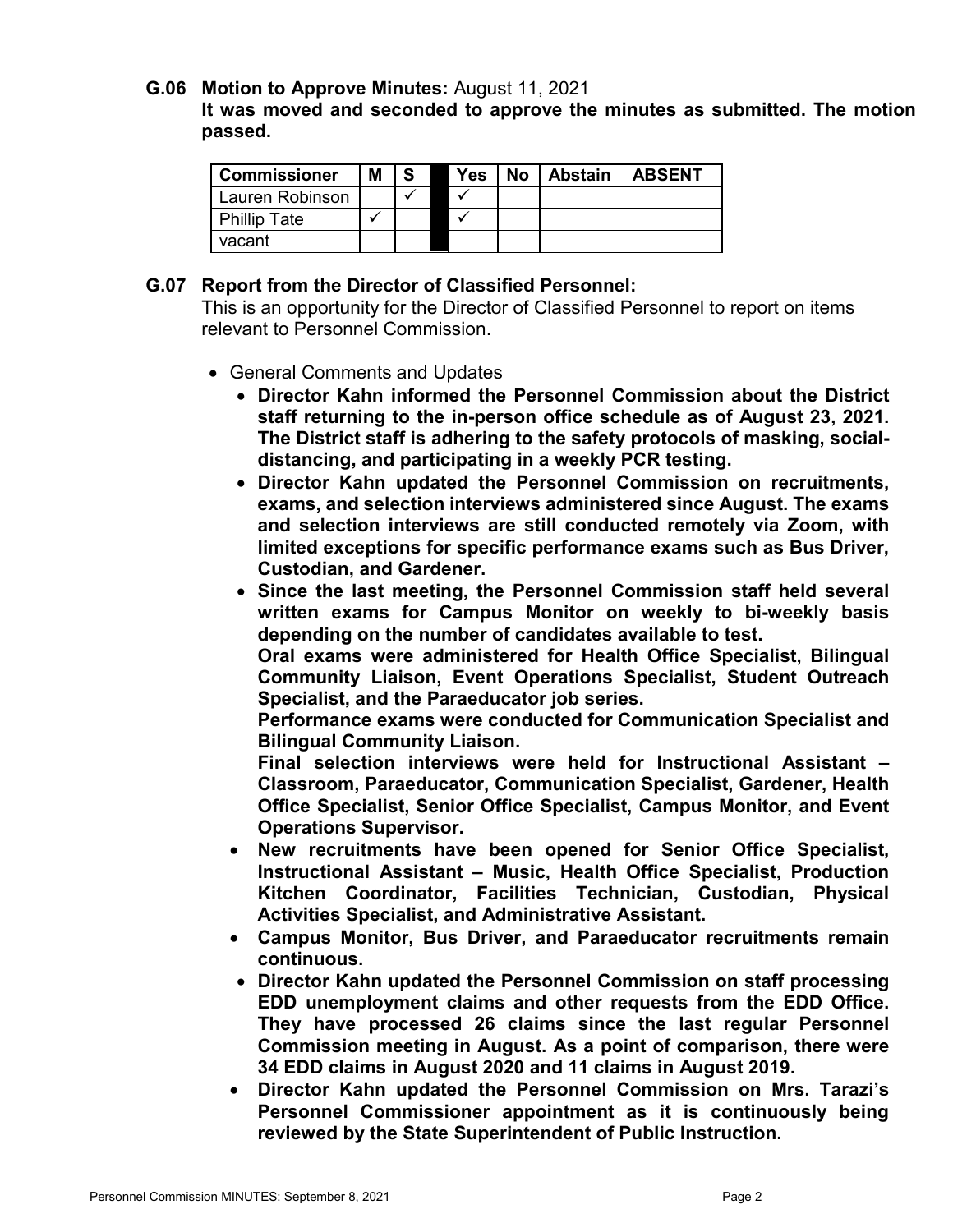## **G.08 Personnel Commissioner Comments/Reports:**

This is a time during which a Personnel Commissioner may make a brief announcement or report on his/her own activities relative to Commission business. This is not a time for discussion.

• **Commissioners Robinson and Tate expressed their gratitude to the District staff for providing effective safety protocols and PCR testing for students to feel comfortable and safe being at school.** 

### **G.09 Communications:**

The Communications Section provides an opportunity for the Personnel Commission to hear from the individuals or representatives listed below. All reports are limited to five (5) minutes or less.

- SEIU Report
	- **Mr. Mock, Chief Steward, informed the Personnel Commission about the SEIU involvement with the opening of the new school year.**
	- **Mr. Mock notified the Personnel Commission about the challenges related to safety protocols, mandatory PCR testing, and vaccination requirements. The Union continues to negotiate with the District on the impact of those protocols and mandates.**
	- **Mr. Mock updated the Personnel Commission about the Union's election of the new bargaining team.**
	- **Mr. Mock informed the Personnel Commission about the Union's concern about workload, working-out-of-class, and overtime assignments for certain classifications like Custodian and Health Office Specialist.**

Board of Education Report

• **Dr. Kelly updated the Personnel Commission about the school year opening.**

**School districts in California were given two options- for students either to return to in-person learning or enroll in an independent study. Currently, there are about 200 students K-12 in the independent program with 8 teachers who are providing instruction.**

- **Dr. Kelly informed the Personnel Commission about the District's steps to reduce risk of infection. On August 10, 2021, the Board of Education adopted a resolution with new requirements to assure students' safety. All District employees have to be vaccinated. They must notify the Human Resources department about their vaccination status and provide a copy of their vaccination card by October 1, 2021. The other requirement is for all staff to be tested on weekly basis. At the District Office, the testing takes place on Fridays.**
- **Dr. Kelly informed the Personnel Commission about the Board of Education resuming their regular meetings in person. Based on the Brown Act, the Board members still have an option to participate on Zoom, but most of them are present at the District Office. The public can only access the meetings virtually. At the recent meetings, the most pressing agenda items are related to the school reopening, vaccination and testing mandates.**
- **Dr. Kelly updated the Personnel Commission on Malibu Unification including the preliminary report from the Los Angeles County Office of Education Committee on School District Organization. A public hearing**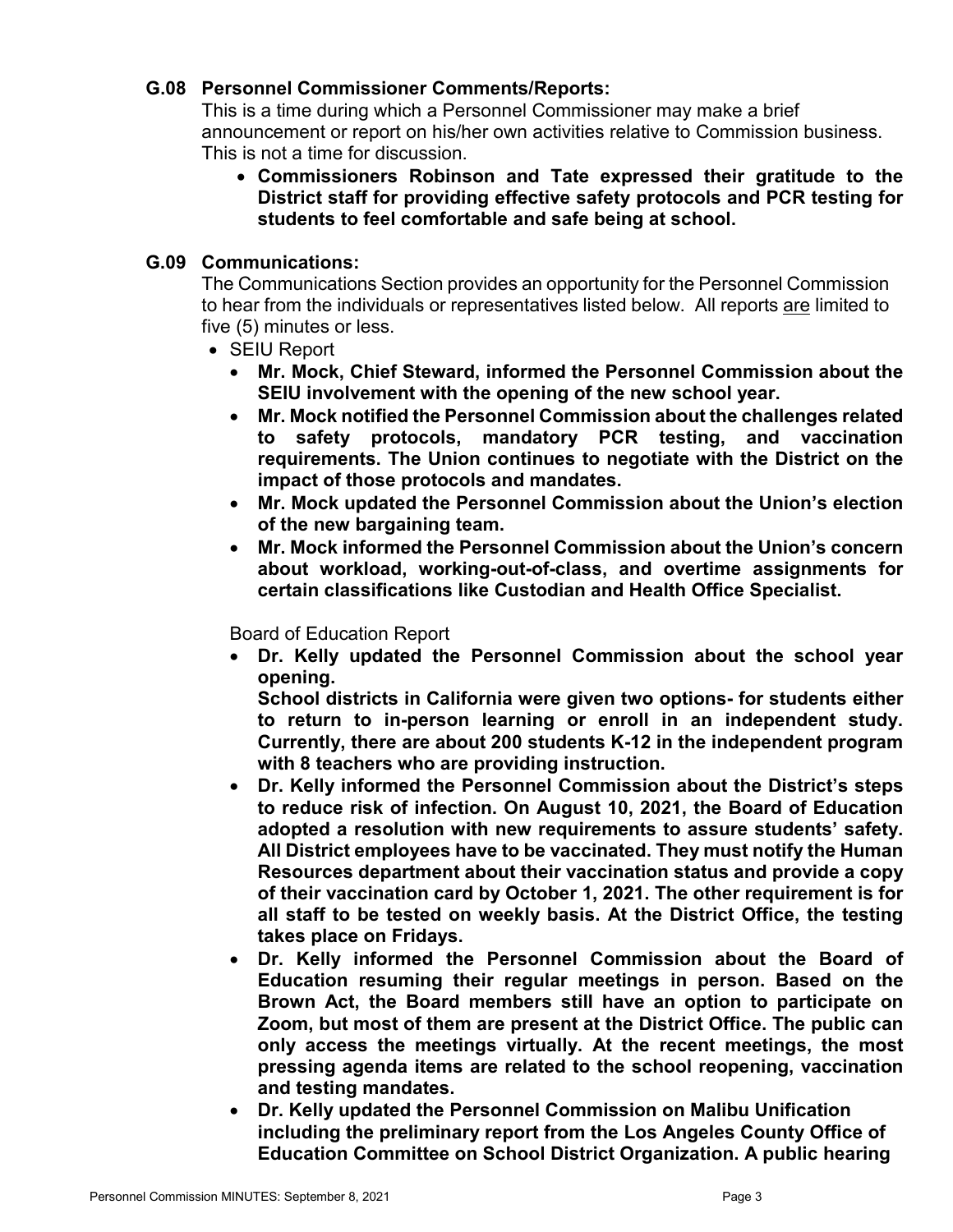**will be held to consider a proposal from the City of Malibu council on September 18, 2021.**

- **Ms. Caldera inquired about receiving PCR test results. Dr. Kelly stated that employees will not receive the results unless they are positive.**
- **Ms. Tarazi asked about the vaccination mandate and the number of employees who have already provided their vaccination cards. Dr. Kelly informed the Personnel Commission about the process of providing the proof of vaccination to the Human Resources department. Employees can request a medical or religious exemption. The Human Resources department has received about 25 requests so far. Dr. Kelly stated that the District is in negotiations with SEIU to address the vaccine mandate implementation. He clarified that the negotiation process is not about changing the Board resolution in any way. The Board's interest is the safety and wellbeing of students, employees, and**

### **G.10 Public Comments:**

**communities.** 

Public Comments is the time when members of the audience may address the Personnel Commission on items not scheduled on the meeting's agenda. All speakers are limited to five (5) minutes. When there is a large number of speakers, the Personnel Commission may reduce the allotted time to three (3) minutes per speaker. The Brown Act (Government Code) states that Personnel Commission members may not engage in discussion of issues raised during "Public Comments" except to ask clarifying questions, make a brief announcement, make a brief report on his or her own activities, or to refer the matter to staff.

• **None**

### **II. CONSENT CALENDAR:**

Items are considered routine, require no discussion, and are normally approved all at once by the Personnel Commission. However, members of the Personnel Commission, staff, or the public may request an item be clarified and/or discussed.

C.01 Approval of Classified Personnel Eligibility List(s):

Classification **# Eligibles** 

| <b>Bus Driver</b>                  |  |
|------------------------------------|--|
|                                    |  |
| <b>Campus Monitor</b>              |  |
| <b>Communications Specialist</b>   |  |
| <b>Event Operations Supervisor</b> |  |
| Gardener                           |  |
| <b>Health Office Specialist</b>    |  |
| Paraeducator-1                     |  |
| Paraeducator-3                     |  |

C.02 Advanced Step Placement:

Calvin Dickerson in the classification of Physical Activities Specialist at Range A-28 Step C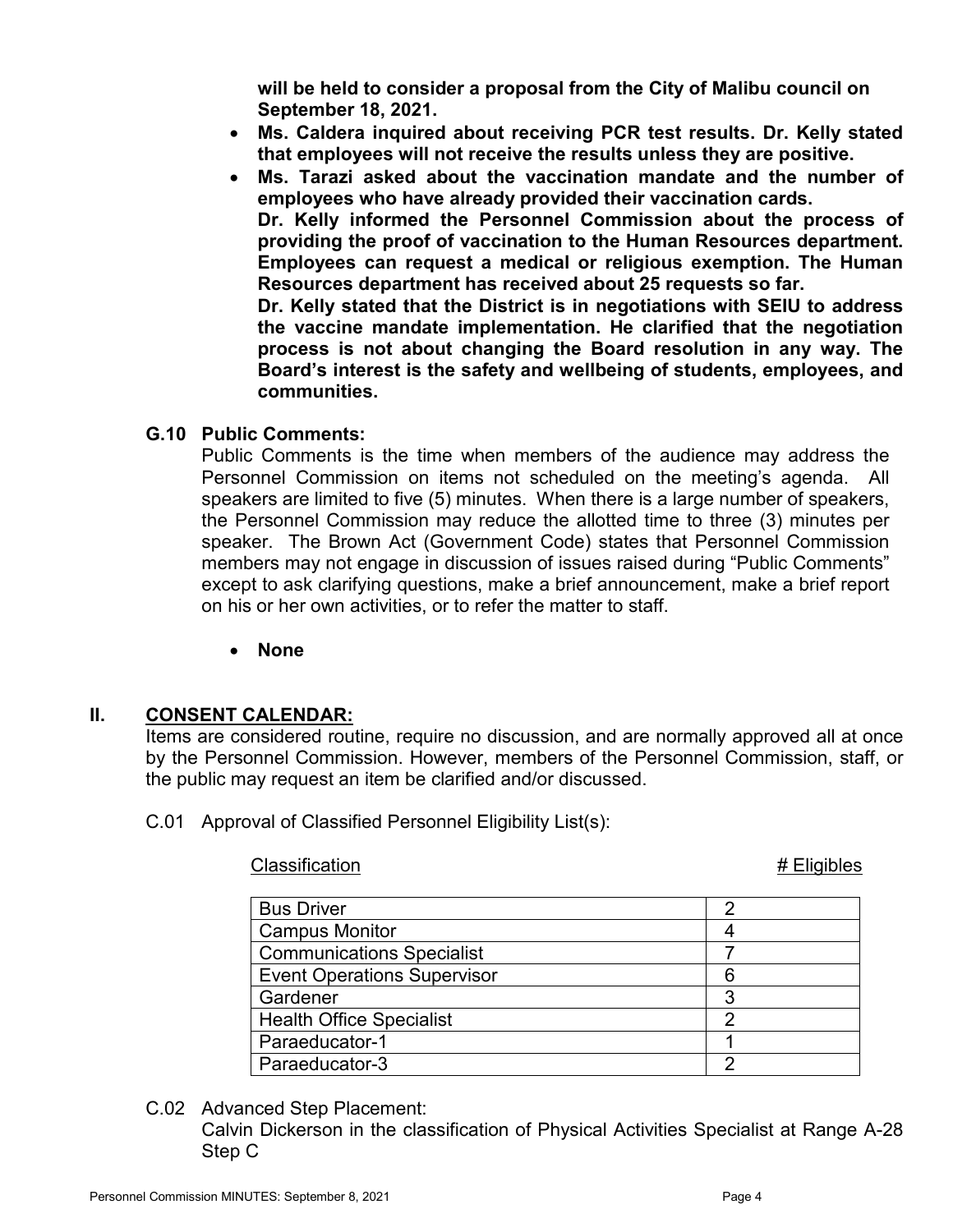- C.03 Advanced Step Placement: Heidi Dorn in the classification of Health Office Specialist at Range A-27 Step D
- C.04 Advanced Step Placement: Jerrel Hamilton in the classification of Paraeducator-1 at Range A-22 Step B
- C.05 Advanced Step Placement: Yvette Martin in the classification of Occupational Therapist at Range A-63 Step D
- C.06 Advanced Step Placement: Peter Mortensen in the classification of Sports Facility Attendant at Range A-26 Step D

**It was moved and seconded to approve the Consent Calendar as submitted for the Agenda Items C.01-06. The motion passed.**

| <sup>I</sup> Commissioner | Μ |  | Yes | <b>No</b> | <b>Abstain</b> | <b>ABSENT</b> |
|---------------------------|---|--|-----|-----------|----------------|---------------|
| Lauren Robinson           |   |  |     |           |                |               |
| <b>Phillip Tate</b>       |   |  |     |           |                |               |
| vacant                    |   |  |     |           |                |               |

# **REPORT AND DISCUSSION**

• **None**

### **III. ACTION ITEMS:**

These items are presented for ACTION at this time.

A.01 Personnel Commission Annual Report FY 2020-2021

**It was moved and seconded to approve the Director's recommendations for Agenda Item III.A.01 as submitted. The motion passed.**

| <b>Commissioner</b> | M | -S | Yes | No l | <b>Abstain   ABSENT</b> |  |
|---------------------|---|----|-----|------|-------------------------|--|
| Lauren Robinson     |   |    |     |      |                         |  |
| <b>Phillip Tate</b> |   |    |     |      |                         |  |
| vacant              |   |    |     |      |                         |  |

### **REPORT AND DISCUSSION**

- **Director Kahn provided an overview of the Personnel Commission main functions, core responsibilities, other activities, and accomplishments in accordance with Education Code 45266 and Merit Rule 2.4.2.**
- **Director Kahn highlighted the statistics for classification specification revisions, advanced step placement approvals, and recruitments.**
- **Regarding filled positions, the data is comparable with the previous year. Vast majority of these filled vacancies were within the Paraeducator job series, followed up with the Instructional Assistant series. Health Office Specialist classification was the third largest.**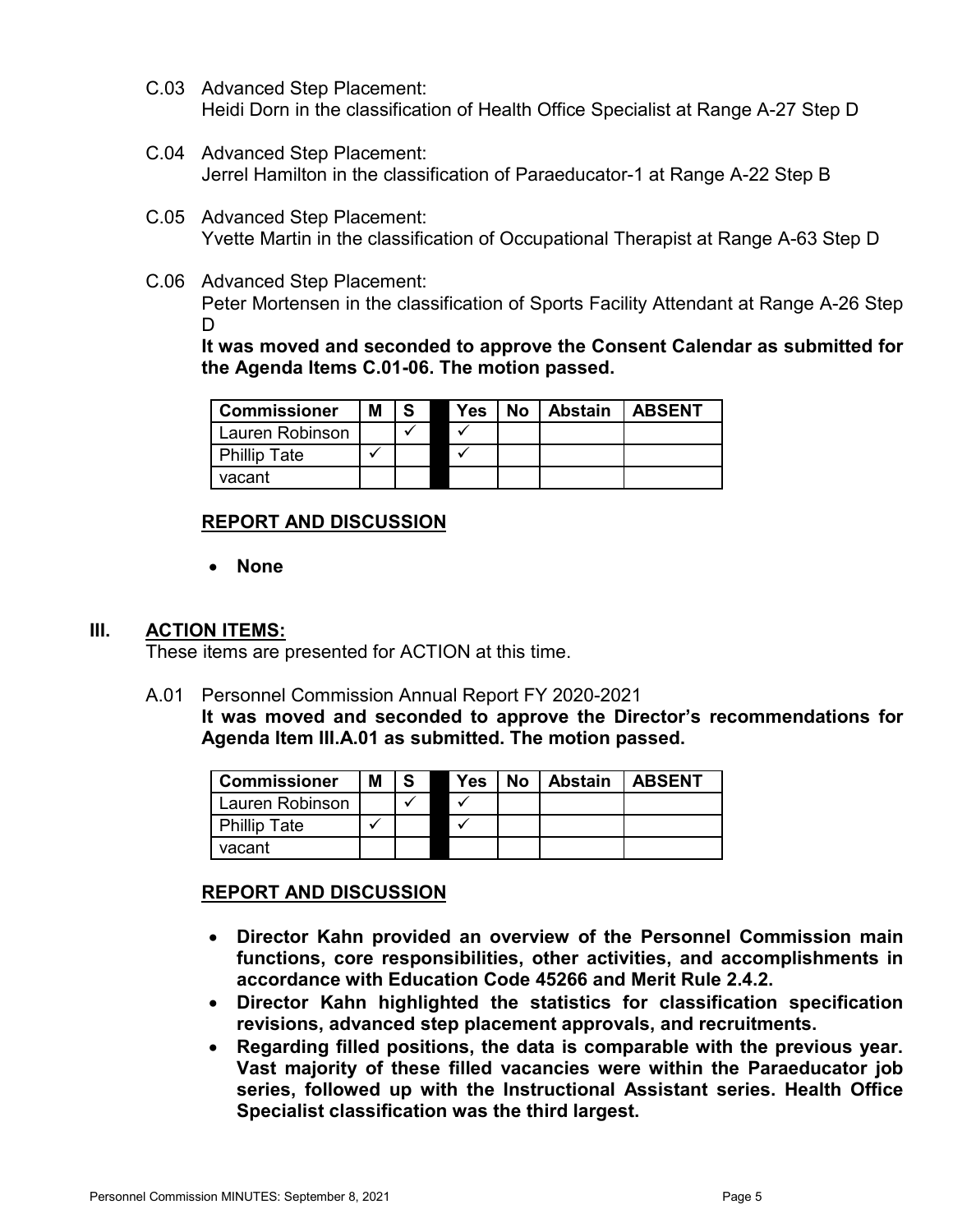- **Director Kahn updated the Personnel Commission on the number of EDD unemployment responses in the last fiscal year with a 97% increase over 2019-2020.**
- **Director Kahn presented the number of job applications reviewed and processed by the Personnel Commission staff with over 20% reduction in comparison to 2019-2020. More applications were received per recruitment; however, there were fewer recruitments opened last school year.**
- **Director Kahn introduced other notable activities and accomplishments in the Personnel Commission Office such as a pending new Personnel Commissioner appointment and salary realignments for Bilingual Community Liaison, Translator/Interpreter, Assistant Director, Fiscal Services, and Payroll Specialist.**
- **The Personnel Commission staff also conducted a classification study for Bilingual Community Liaison that resulted in a comprehensive revision to the job description, a salary realignment, and development of a method for distinguishing between levels of complexity for bilingual duties that can be applied to other classifications.**
- **Director Kahn presented a statistical summary of the Personnel Commission's commitment to diversity and gender equality.**
- **Commissioner Robinson inquired about the diversity of new hires. Since hiring is a function of the District, Dr. Kelly will present a report of staff diversity and how it corelates to the District student population.**
- **Ms. Tarazi asked about the ratio of applications received per an individual recruitment. Director Kahn provided a detailed rationale of how the numbers relate to the numbers of applications and open recruitments in the previous year. The Personnel Commission staff faces challenges with candidates who do not attend examinations and selection interviews for which they are scheduled or not accept offered positions after completing the selection process.**
- **Commissioner Tate inquired about the application increase due to a greater number of recruitments that draw larger number of applicants this year. Director Kahn explained several factors that affect the amount of received applications even for the same type of recruitments like for Instructional Assistant series due to the unique situation under the pandemic.**

# **IV. COMMISSIONER TRAINING/BRIEFING:**

These items are to keep the Commissioners up-to-date with relevant information regarding Personnel Commission procedures and practices.

• **None**

# **V. DISCUSSION ITEMS:**

These items are submitted for discussion only. Any action that might be required will generally be scheduled for the next regularly scheduled meeting of the Commission.

• **None**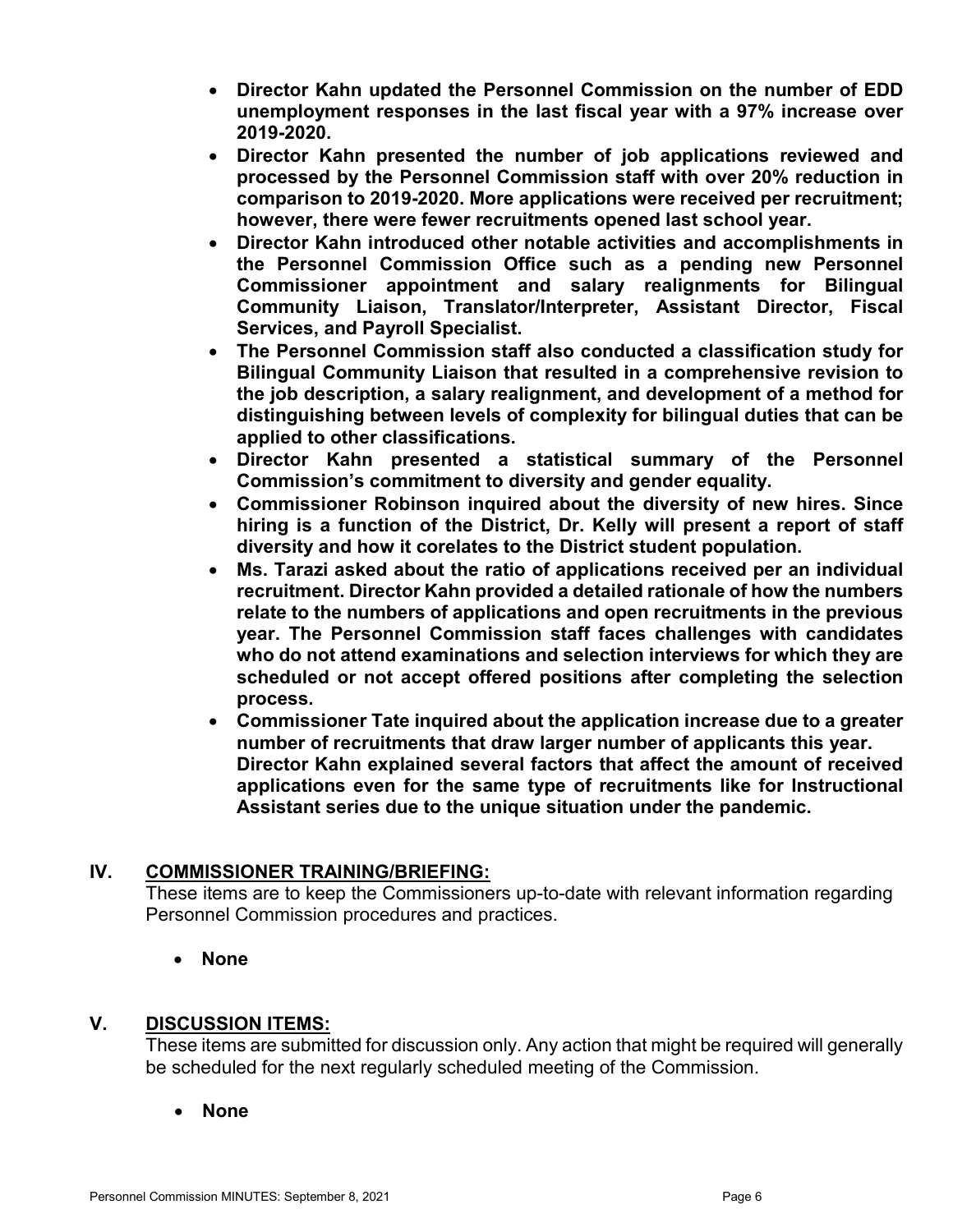## **VI. INFORMATION ITEMS:**

These items are placed on the agenda as information and do not require discussion.

- I.01 Open Personnel Requisitions Status Report
- I.02 Filled Personnel Requisitions Status Report
- I.03 Classified Personnel Merit Report No. 4.ii. (for SMMUSD School Board Agenda)
	- August 12, 2021
	- September 2, 2021
- I.04 Classified Personnel Non-Merit Report No. 4.iii (for SMMUSD School Board Agenda)
	- August 12, 2021
	- September 2, 2021
- I.05 Personnel Commission's Twelve-Month Calendar of Events
	- $2021 2022$
- I.06 Board of Education Meeting Schedule
	- $2021 2022$

#### **VII. PERSONNEL COMMISSION BUSINESS:**

B.01 Future Items:

| <b>Subject</b> | <b>Action Steps</b> | <b>Tentative Date</b> |
|----------------|---------------------|-----------------------|
| <b>TBD</b>     |                     |                       |

#### **VIII. NEXT REGULAR PERSONNEL COMMISSION MEETING:** Wednesday, October 13, 2021, at 4:30 p.m. – *via Zoom*

### **IX. PUBLIC COMMENTS FOR CLOSED SESSION ITEMS ONLY:**

Persons wishing to address the Personnel Commission regarding an item scheduled for closed session must submit the "Request to Address" card prior to the start of the closed session.

• **None**

### **X. CLOSED SESSION:**

• No Closed Session